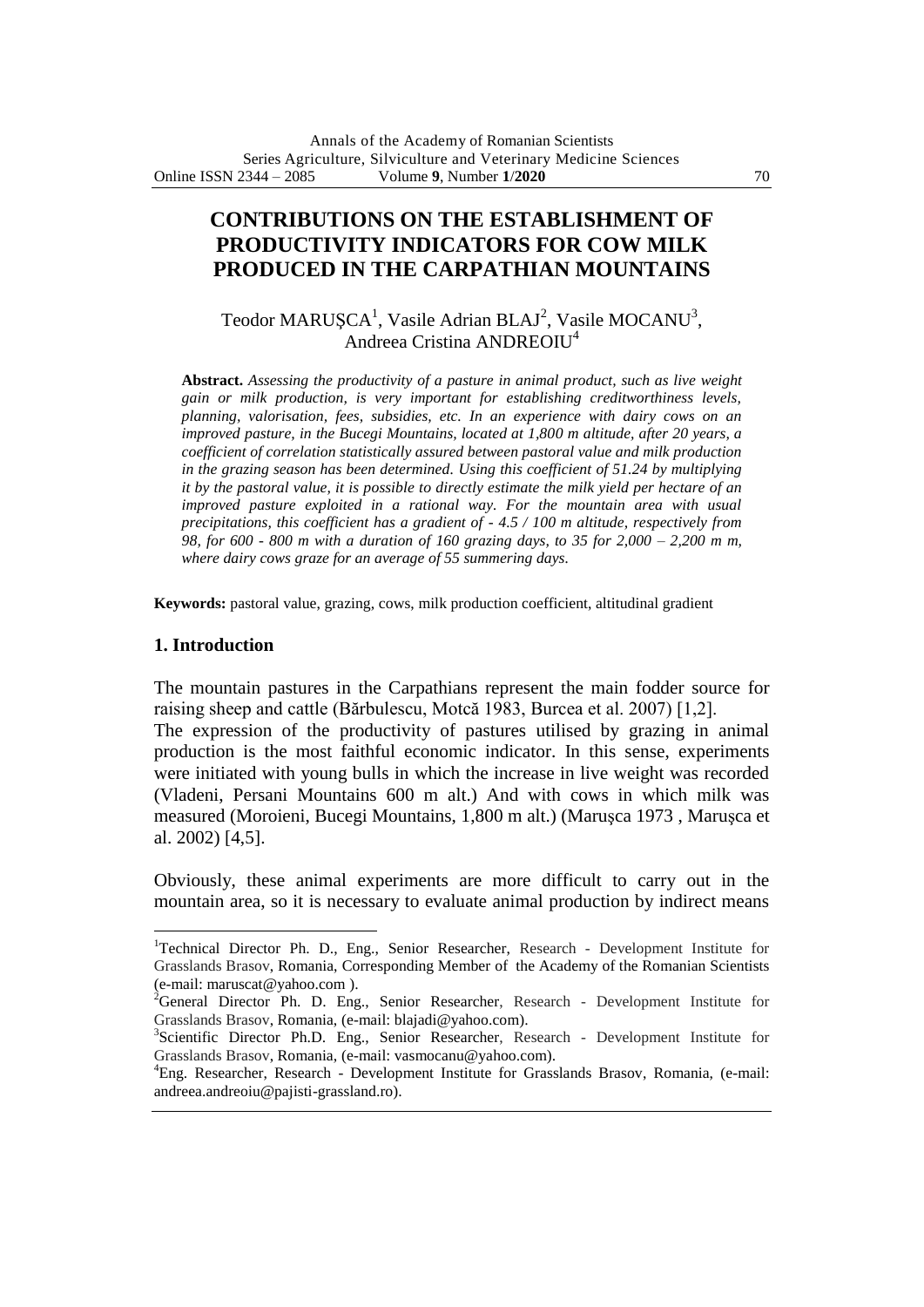such as floristic composition and the calculation of pastoral value. Such a case-bycase approach set out to present this paper.

## **2. Material and Method**

In order to achieve the proposed objectives, the data of the animal experience started in 1996 in Bucegi were analyzed. These trials are continuing at the moment.

By comparing the pastoral value calculated on the basis of floristic composition, with the milk cow production in the grazing season, the statistically ensured coefficient 51.24 was established (Maruşca et al.2018) [6].

Thus, by multiplying the pastoral value by 51.24 established for the subalpine pastures from 1,800 m, it is possible to evaluate with quite high accuracy the milk production per hectare in the conditions of management and rational use of these permanent grasslands. From the level of 1,800 m above sea level (a.s.l.) where the long-term experience with dairy cows has been established, gradients were outlined up and down for each 100 m, during the grazing season and the milk production coefficient.

The case study for the application of this transformation coefficient in milk production were the associations of permanent sub mountain and mountain grasslands in Northern Oltenia (Ionescu et al.2001) [3].

This application demonstrates the validity of this assesement system of animal production in mountain pastures.

### **3. Results and Discussions**

The duration of the optimal grazing season at 600 - 800 m alt. it is about 160 days and decreases by 7.5 days for every 100 m altitude to 2,000 - 2,200 m, where it reaches only 55 days (Table 1).

| Altitude          | Grazing season | Correlation coefficient | Milk production |
|-------------------|----------------|-------------------------|-----------------|
|                   | length, (days) |                         | (L / ha)        |
| $2,000 - 2,200$   | 55             | 35                      | 1,750           |
| $1,800 - 2,000$   | 70             | 44                      | 2,200           |
| $1,600 - 1,800$   | 85             | 53                      | 2,650           |
| $1,400 - 1,600$   | 100            | 62                      | 3,100           |
| $1,200 - 1,400$   | 115            | 71                      | 3,550           |
| $1,000 - 1,200$   | 130            | 80                      | 4,000           |
| $800 - 1,000$     | 145            | 89                      | 4,450           |
| $600 - 800$       | 160            | 98                      | 4,900           |
| Gradients / 100 m | $-7.5$         | $-4.5$                  | $-225$          |

**Table 1.** Production of cow milk for an average pastoral value of 50, depending on altitude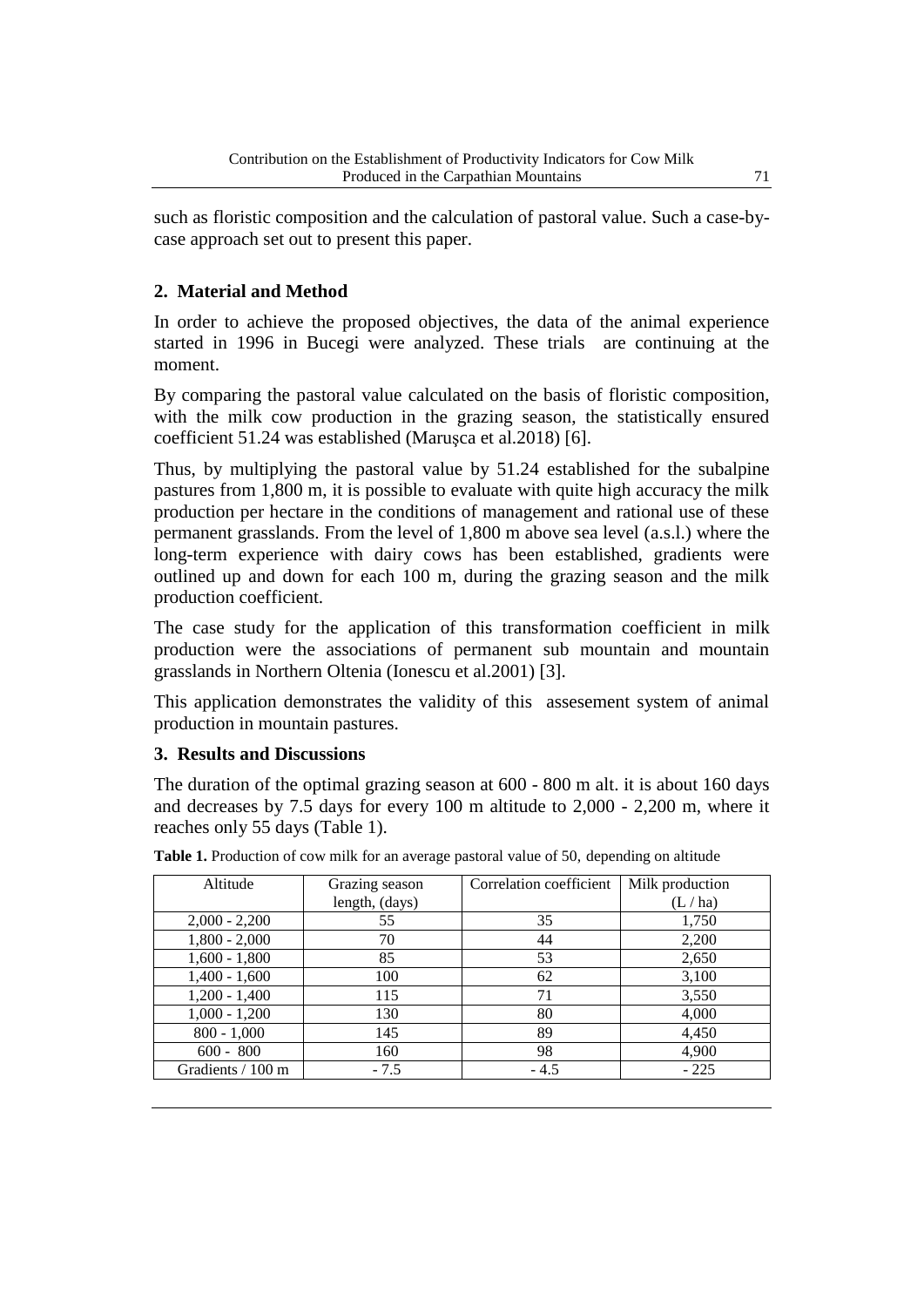On the same altitudinal amplitude, the coefficient of transformation of the pastoral value in milk production varies from 98 at 600 - 800 m to 35 at 2,000 - 2,200 m, with a gradient of - 4.5 / 100 m altitude.

If the pastoral value were 50 on the entire altitudinal amplitude of 1,400 m, applying the transformation coefficient for milk production it reaches 4,900 liters / hectare at 600 - 800 m up to 1,750 l / ha at 2,000 - 2,200 m, with a gradient of - 225 liters / 100 m alt.

For example, in order to express the pastoral value in cow milk production, it is presented for the associations of sub mountain and mountain pastures in Northern Oltenia (Table 2).

**Table 2.** Evaluation of cow milk production for the main associations of sub mountain and mountain pastures in Northern Oltenia

| Phytosociological association                                                                                          | Pastoral<br>Value<br>(VP) | Milk<br>Production<br>(L/ha) | Relative<br>Production<br>(% ) |  |  |
|------------------------------------------------------------------------------------------------------------------------|---------------------------|------------------------------|--------------------------------|--|--|
| A. Mountain grasslands (600 - 1,600 m alt.), 130 grazing season days and 80 coefficient of<br>transformation into milk |                           |                              |                                |  |  |
|                                                                                                                        |                           |                              |                                |  |  |
| 1. Trifolio(repenti) - Lolietum perennis                                                                               | 86.7                      | 6,935                        | 141                            |  |  |
| 2. Festuco (rubrae) - Agrostitetum capillaris                                                                          | 63.8                      | 5,105                        | 104                            |  |  |
| 3. Danthonio - Festucetum rubrae                                                                                       | 59.9                      | 4,790                        | 97                             |  |  |
| 4. Agrosti(capillaris) - Chrysopogonetum grylli                                                                        | 46.3                      | 3,945                        | 80                             |  |  |
| 5. Agrosti(capillaris) - Festucetum rubrae                                                                             | 57.8                      | 4,625                        | 94                             |  |  |
| 6. Agrosti(capillaris) - Genistelletum                                                                                 | 51.6                      | 4,130                        | 84                             |  |  |
| Average A:                                                                                                             | 61.5                      | 4,920                        | 100                            |  |  |
| B. Subalpine and alpine pastures (1,600 - 2,200 m alt.), 70 grazing season days and 44 medium                          |                           |                              |                                |  |  |
| coefficient of transformation into milk                                                                                |                           |                              |                                |  |  |
| 1. Potentillo (ternatae) - Festucetum airoides                                                                         | 46.1                      | 2,030                        | 135                            |  |  |
| 2. Scorzonero (rosae) - Festucetum nigrescentis                                                                        | 33.4                      | 1,470                        | 98                             |  |  |
| 3. Seslerio (coerulantis) - Festucetum saxatilis                                                                       | 38.3                      | 1,685                        | 112                            |  |  |
| 4. Seslerio (bielzii) - Caricetum sempervirentis                                                                       | 34.3                      | 1,510                        | 100                            |  |  |
| 5. Primulo (minimae) - Caricetum curvulae                                                                              | 39.6                      | 1,740                        | 114                            |  |  |
| 6. Violo (declinatae) - Nardetum strictae                                                                              | 13.5                      | 595                          | 40                             |  |  |
| Average B:                                                                                                             | 34.2                      | 1,505                        | 100                            |  |  |
| Difference B - A:<br>$+$ , $ \rightarrow$                                                                              |                           |                              |                                |  |  |
| $\frac{0}{0}$                                                                                                          | $-27.3$                   | $-3,415$                     | $\mathbf{x}$                   |  |  |
|                                                                                                                        | 56                        | 69                           | X                              |  |  |
| General Average AB                                                                                                     | 47.8                      | 3,210                        | X                              |  |  |

From these data it results that the type of *Lolium perenne* with *Trifolium repens* grasslands from riversides with a pastoral value of 86.7 can produce over 6,900 liters of cow milk per hectare under appropriate management and utilization conditions, similar to Western European productions.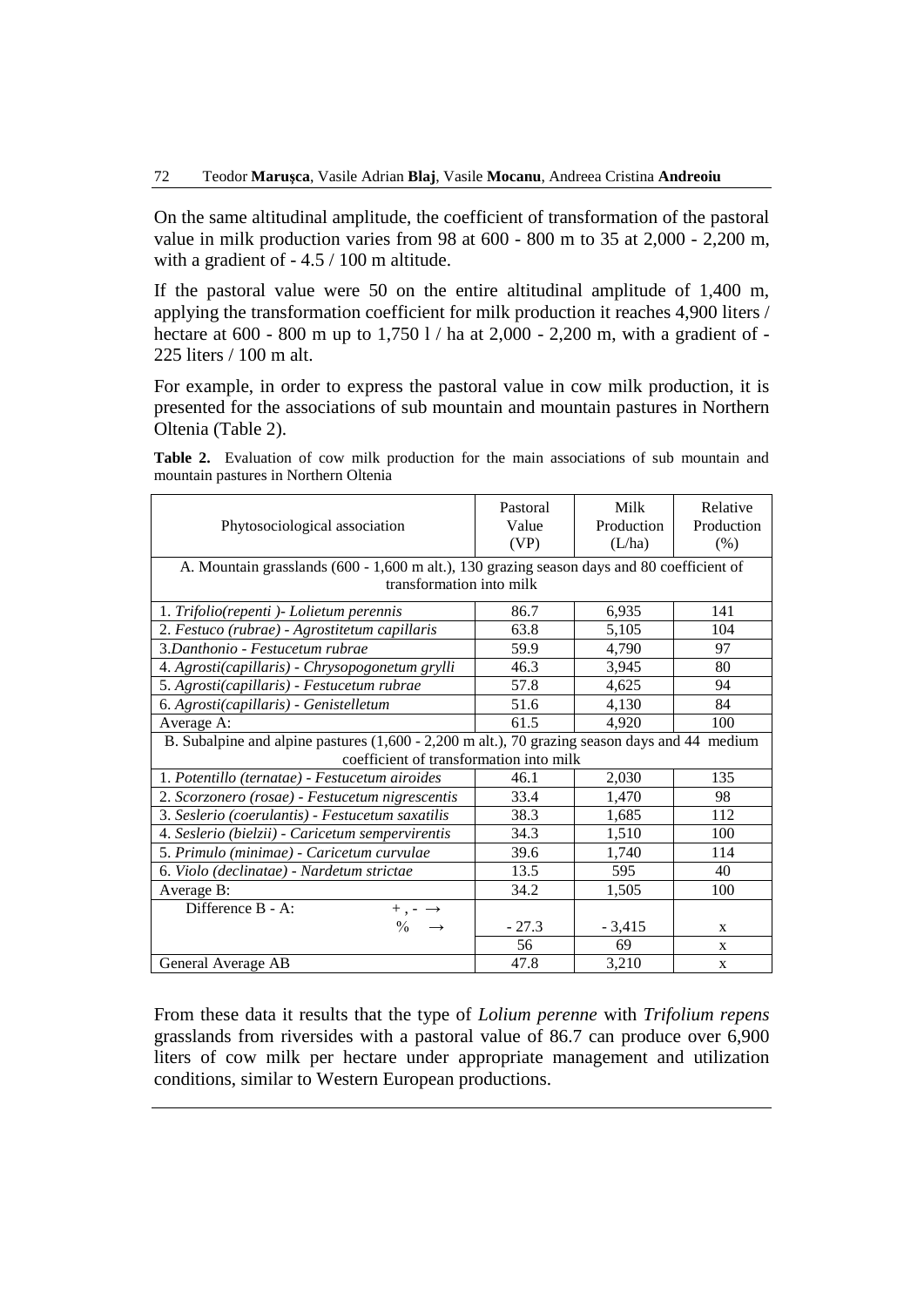At the opposite pole is the type of grass degraded by *Nardus stricta* species in the high mountains with a pastoral value of 13.5 and a milk production close of 600 liters per hectare.

Under normal conditions of maintenance and operation, mountain pastures can provide on average 4,900 l / ha and on subalpine and alpine ones 1,500 l / ha, more than 3 times less.

On the entire amplitude from 600 to 2,200 m a.s.l., the pastoral value average of permanent pastures in northern Oltenia is close to 50 and the possible milk production reaches 3,200 l / ha, under normal management conditions.

### **Conclusions**

(1). The evaluation of cow milk production achieved on pastures during the grazing season is an important indicator for the pastoral economy.

(2). By applying a coefficient of transformation after establishing the pastoral value based on the floristic composition, it is possible to predict with sufficient accuracy the milk production potential, per hectare of pasture.

(3). The production of cow milk on the pastures in northern Oltenia varies between 600 liters per hectare on the associations with *Nardus stricta* species, from the high mountains, up to 6,900 liters per hectare on the association *Lolium perenne* with *Trifolium repens* species from riversides.

### **R E F E R E N C E S**

[1] Bărbulescu, C., Motcă, Gh., Păşunile munț ilor înalț i (The pastures of the high mountains). Ceres Publishing House, Bucureşti, Romania (1983).

[2] Burcea, P., Maruşca, T., Neagu, M., Pajiştile montane din Carpaț ii României (The mountain meadows in the Romanian Carpathians), Amanda Publishing House, Bucureşti, Romania (2007).

[3] Ionescu, I. et al., Pajiştile permanente din Nordul Olteniei (Permanent meadows in Northern Oltenia)*,* Universitatea Craiova Publishing House, Romania (2001).

[4] Maruşca, T., Influenț a măsurilor de îmbunătăț ire a pajiştilor de Nardusstricta l. asupra randamentului în producț ie animală, Revista de Zootehnie şi Medicină Veterinară nr.3 (The influence of measures to improve *Nardusstricta l.* Meadows on animal production yield, Journal of Animal Husbandry and Veterinary Medicine no.3), Bucureşti, Romania, pp.49-57 (1974).

[5] Maruşca, T., Mocanu, V., Blaj, A.V., Effect of improvement tehnologies on subalpine pastures in milk production of dairy cows. *Proceedings of the 19th General Meeting of the*